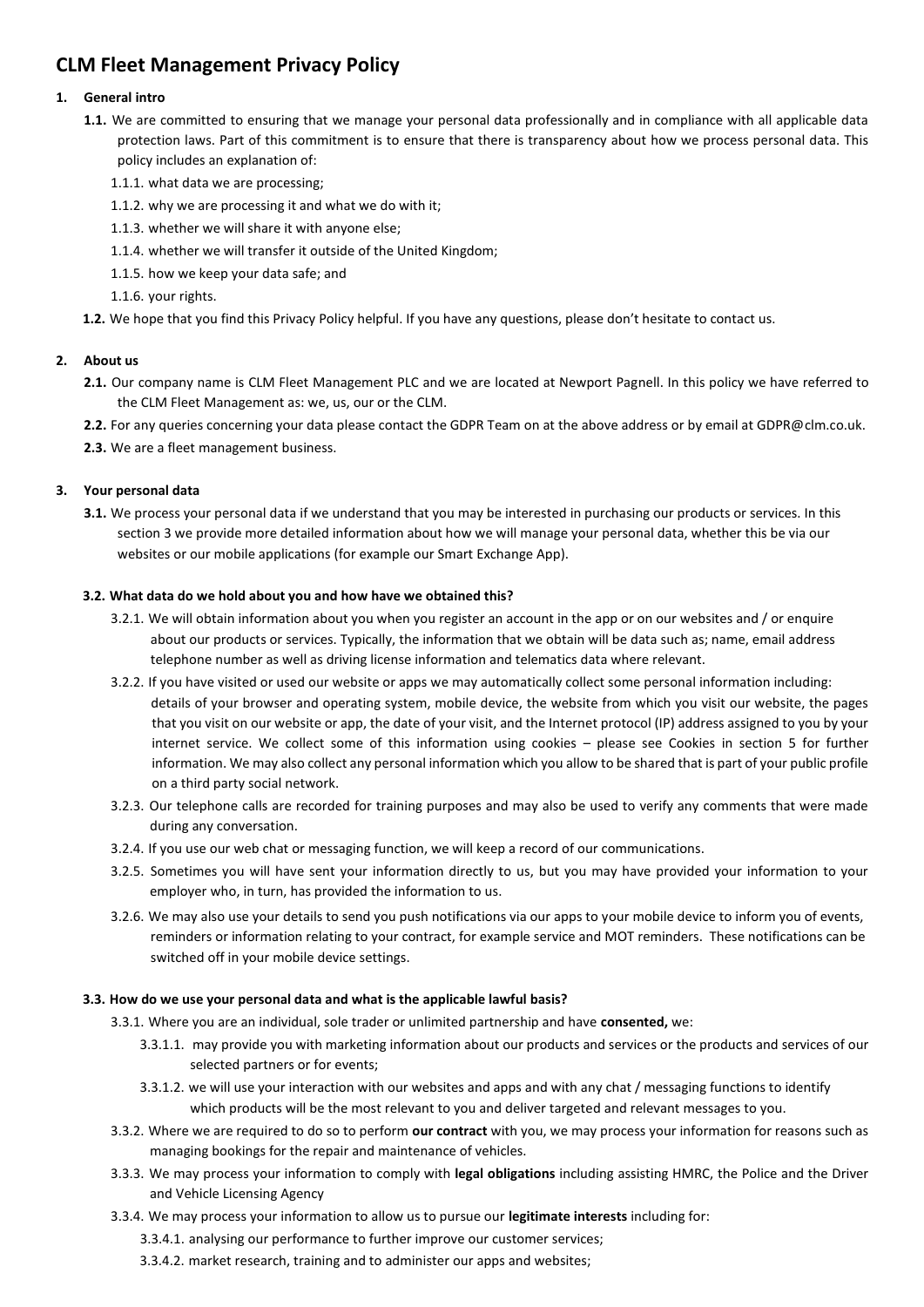- 3.3.4.3. the prevention of fraud or other criminal acts;
- 3.3.4.4. undertaking credit checks for finance;
- 3.3.4.5. complying with requests from you including if you exercise any of your rights noted in this Privacy Policy;
- 3.3.4.6. the purpose of corporate restructure or reorganisation or sale of our business or assets;
- 3.3.4.7. enforcing our legal rights or to defend legal proceedings and for general administration purposes.
- 3.3.4.8. (where you have contacted us on behalf of a business or organisation excluding sole traders or unlimited partnerships) providing you with marketing information about our products and services or the products and services of our selected partners or for events.
- 3.3.4.9. managing the repair and maintenance of any vehicle or any other activity connected with the use of the vehicle which you are using and which we manage under a contract with a third party connected to you (e.g. your employer).

## **3.4. Will we share your personal data with any third parties?**

- 3.4.1. We may share your data with our third-party partners and other companies within our group, these companies include: Anglo Scottish Asset Finance Limited, Maxxia Limited, Maxxia Finance Limited, Maxxia (UK) Limited and other leasing providers.
- 3.4.2. We may disclose your information to our third-party service providers for the purposes of providing services to us or directly to you on our behalf e.g. advertising agencies or administrative service providers. When we use third party service providers, we only disclose to them any personal information that is necessary for them to provide their service and we have a contract in place that requires them to keep your information secure and not to use it other than in accordance with our specific instructions.
- 3.4.3. If we sell all or part of our business to a third-party, we may transfer your information to that party to ensure that it can continue to provide information that you have requested or for any of the other purposes that we have noted above.
- 3.4.4. We may transfer your data to government or other official bodies for the purposes of complying with legal obligations, for enforcing our rights, or for the prevention or detection of a crime.

#### **3.5. How long do we keep your data?**

- 3.5.1.1. If you have expressed an interest in buying products from us or from our selected partners, we will retain your contact details and related information concerning your enquiry for 2 years from the date that we last had contact with you.
- 3.5.1.2. If you have purchased products from us or from our selected partners, we will keep the data relating to that purchase (e.g. order forms and invoices and related correspondence) for 7 years from the termination of the contract or the most recent financial transaction.
- 3.5.1.3. Records of any discussions through our web chat facility will be kept for 3 months
- 3.5.1.4. If you have requested that we do not send you marketing information we will always retain sufficient information to ensure that we remember to comply with your request.
- 3.5.1.5. The periods stated in this section 3.5 may be extended if we are required by law to keep your data for a longer period.

# **4. Transferring your data outside of the United Kingdom ('UK')**

- 4.1.1. The information that you send to us may be transferred to countries outside the UK. By way of example, this may happen where any of our group companies are incorporated in a country outside of the UK or if any of our servers or those of our third-party service providers are from time to time located in a country outside of the UK. These countries may not have similar data protection laws to the UK.
- 4.1.2. If we transfer your information outside of the UK in this way, we will take steps to ensure that appropriate security measures are taken with the aim of ensuring that your privacy rights continue to be protected. These measures include imposing contractual obligations on the recipient of your personal information or ensuring that the recipients are subscribed to 'international frameworks' that aim to ensure adequate protection. Please contact us if you would like more information about the protections that we put in place.
- 4.1.3. If you use our services whilst you are outside the UK, your information may be transferred outside the UK to provide you with those services.

#### **5. Cookies**

- **5.1.** We use Cookies on our apps and websites. A cookie is a small text file which is placed onto your mobile device, computer or other electronic device when you visit our website or use our apps. This enables us to monitor how many times you use the apps and websites, which pages you go to, traffic data, location data and the originating domain name of your internet service provider.
- **5.2.** You can find out more about the Cookies we use in our [Cookies Policy](https://www.clm.co.uk/cookie-policy/) available on the home page of our website.
- **5.3.** You can set your mobile device / browser not to accept cookies, however some of our websites and app features may not function as a result.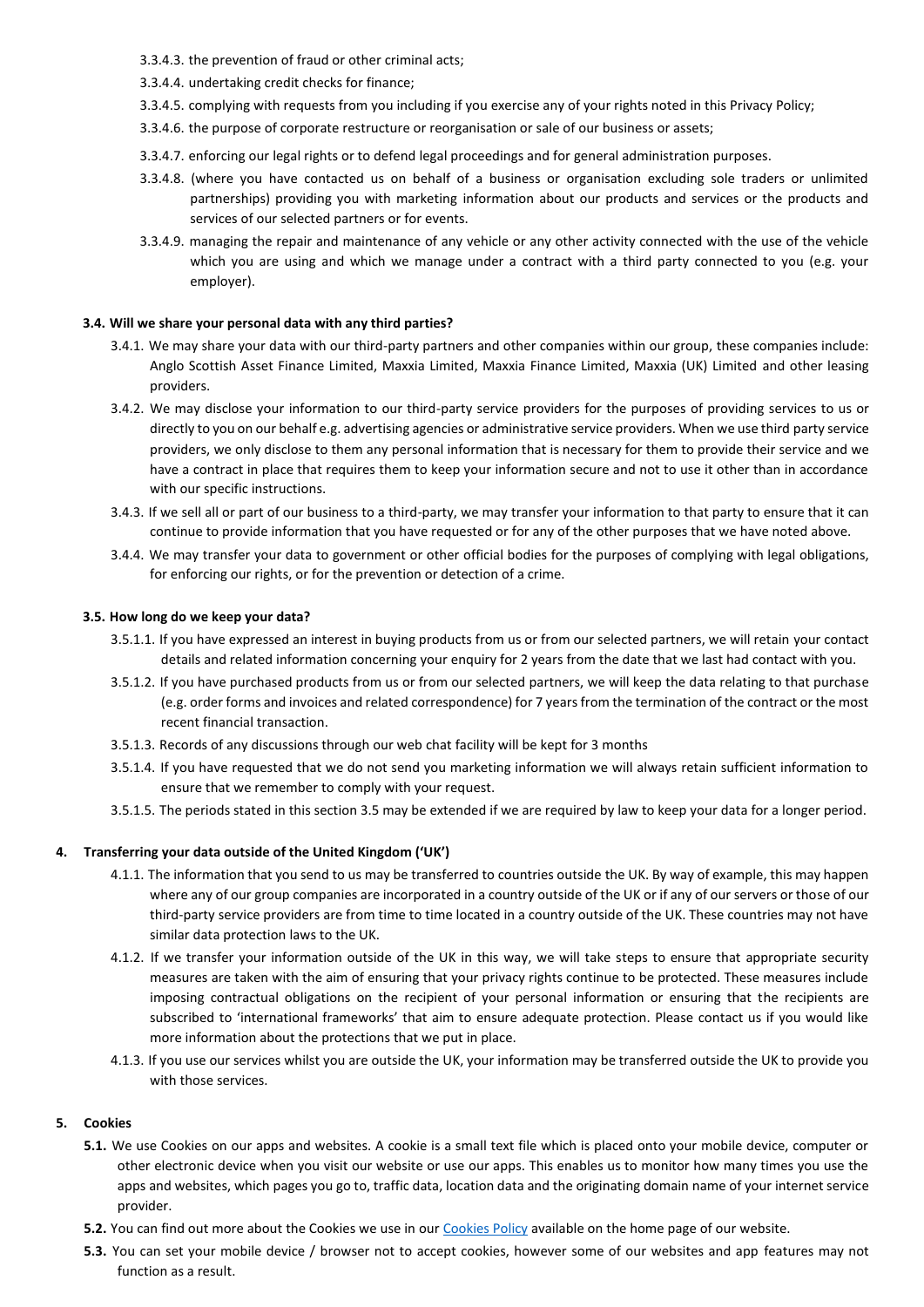**5.4.** For more information about cookies generally and how to disable them you can visit[:](http://www.allaboutcookies.org/) <www.allaboutcookies.org>[.](http://www.allaboutcookies.org/)

## **6. Data security**

- **6.1.** We have adopted appropriate technical and organisational measures to protect the personal data we collect and use having regard to the state of the art, the nature of the data stored and the risks to which the data is exposed to human action or the physical or natural environment. However, as effective as our security measures are, no security system is impenetrable. We cannot guarantee the security of our database.
- **6.2.** The transmission of information via the internet is not completely secure. Although we will do our best to protect your personal data, we cannot guarantee the security of your data transmitted to our apps and websites; any transmission is at your own risk. Once we have received your information, we will use procedures and security features to try to prevent unauthorised access
- **6.3.** Where we have given you (or where you have chosen) a password which enables you to access certain parts of our apps and websites, you are responsible for keeping this password confidential. We ask you not to share a password with anyone.

## **7. Links to other websites**

**7.1.** Our apps and websites may contain links to and from other websites (e.g. social media sites such as Twitter, Flickr, YouTube and Facebook). Unless we own such websites, we accept no responsibility for the way in which they process your personal data. You are recommended to check the privacy policy of each website before you submit any personal data to it.

## **8. Your rights**

# **8.1. Your right to access data**

- 8.1.1. We always aim to be as open as we can and allow people access to their personal information. Where we hold your personal data, you can make a 'subject access request' to us and we will provide you with:
	- 8.1.1.1. a description of it;
	- 8.1.1.2. an explanation of why we are holding it;
	- 8.1.1.3. information about who it could be disclosed to; and
	- 8.1.1.4. a copy of the information in an intelligible form unless an exception to the disclosure requirements is applicable.
- 8.1.2. If you would like to make a 'subject access request' please make it in writing to our contact email address noted in section 2.2 and mark it clearly as 'Subject Access Request'.

8.1.3. If you agree, we will try to deal with your request informally, for example by providing you with the specific information you need over the telephone. 8.1.4. Unless you agree a different time, we will complete your subject access request within one month.

#### **8.2. Right to stop marketing messages**

8.2.1. You always have the right to stop marketing messages. We will usually include an unsubscribe button in any marketing emails. If you do wish to unsubscribe, please just click the unsubscribe button and we will promptly action that request. Alternatively, you can update your marketing preferences by contacting us at any-time. Our contact details are shown in section 2.

### **8.3. Right to be forgotten**

8.3.1. If we hold personal data about you, but it is no longer necessary for the purposes that it was collected and cannot otherwise be justified – you have the right to request that we delete the data.

### **8.4. Right to restrict data**

8.4.1. If we hold personal data about you and you believe it is inaccurate you have the right to request us to restrict the data until it is verified. You also have the right to request that the data is restricted where you have a right to it being deleted but would prefer that it is restricted.

### **8.5. Transferring your personal data**

- 8.5.1. Where we rely on your consent as the legal basis for processing your personal information or need to process it in connection with your contract, as set out under section 4 How we use your personal information, you may ask us to provide you with a copy of that information in a structured data file. We will provide this to you electronically in a structured, commonly used and machine-readable form, such as a CSV file.
- 8.5.2. You can ask us to send your personal information directly to another service provider, and we will do so if this is technically possible. We may not provide you with a copy of your personal information if this concerns other individuals or we have another lawful reason to withhold that information